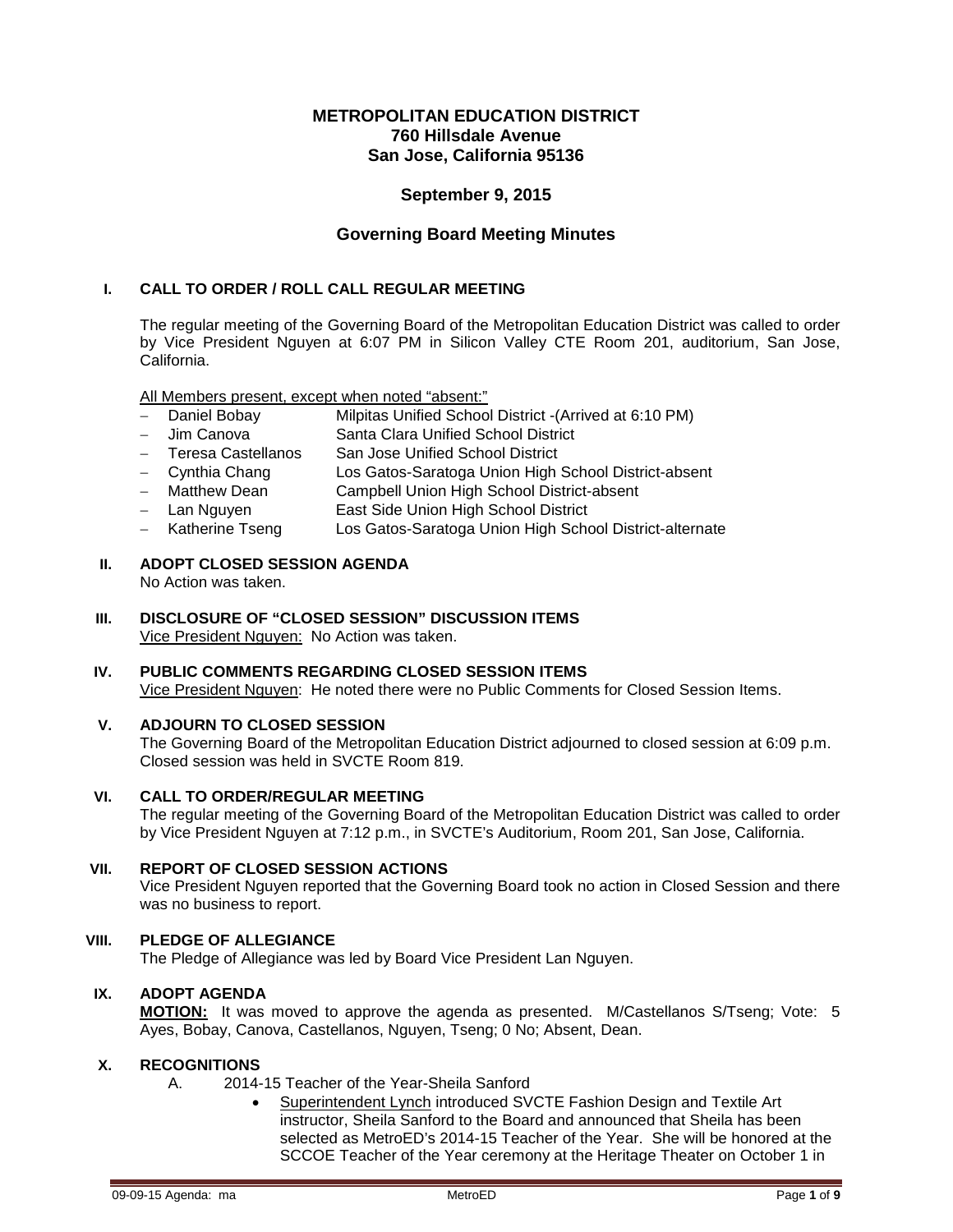Campbell. Superintendent Lynch read the nomination from Sheila's peers who said that she has the knowledge of a veteran CTE teacher, even though she is entering her 3<sup>rd</sup> year at SVCTE. According to her peers, Sheila has brought her years of experience from community college to SVCTE's high school students and the program has flourished. Superintendent Lynch said word of mouth is what brings students to the program and Sheila's class has a steady enrollment. Her class is a-g approved and students say that they find her class fun and engaging. Superintendent Lynch read a long list of accomplishments that Sheila has achieved in the past two years at SVCTE including starting a fashion club, putting on a sold out Fashion Show that a Board member attended and having her class featured on channel 5's Cool School of the Week. The Fashion Design class has held several student led community fundraisers including Sacred Heart and Jeans for Troops. Sheila was commended for her organization, passion, creativity, resourcefulness and passion for student success. These are some of the many reasons why she was selected as Teacher of the Year. She also integrates technology into her curriculum by using advanced software and QR codes.

- B. MetroFRED of the Year (August) Bob McTaggart
	- Superintendent Lynch introduced SVCTE Autobody Repair instructor, Bob McTaggart and stated that he has been chosen as a MetroFRED of the Year. Superintendent Lynch said that the MetroFRED program is based on the book FRED Factor which is about a mailman going the extra mile and doing extraordinary things. It is now the culture at MetroED to go the extra mile. Twice a year we award the MetroFRED award. Bob was selected based on nominations received by the MetroFRED committee. The MetroFRED committee received more nominations for Bob this past year for his work on the car show than it had for any other employee previously staff nominated for a MetroFRED since the program began. Each year Bob does a terrific job heading up the SVCTE Car Show, which is a fundraiser for SkillsUSA. This year's event was the largest ever. Bob's peers in their nominations said he is always upbeat and dedicated to the students. He is willing to do whatever it takes to create success for the good of all. Bob helps make the car show a huge success every year with his effort, dedication, and teamwork.
- C. Recognition of new SVCTE Teachers
	- SVCTE Principal Sharon Brown introduced new teachers, Mark Brautigam for Mobile Apps & Computer Design teacher, Jennifer Rockett for Sports Medicine & Kinesiology, Neelam Jha from Foothill College for Pharmacy Technology. Sneha Mohile from Pharmacy Technology was unable to attend because they were teaching that night. She said they are doing a fantastic job. The Board welcomed the new teachers to MetroED. Vice President Nguyen explained that they serve as delegates from the JPA districts to MetroED's Board. Member Bobay said that he has a son in the Sports Medicine & Kinesiology class and that from what he has heard from his son, the class is outstanding. He said that the class has reached him and that he has heard from many SVCTE parents how the classes have also helped their students. Member Castellanos said that they have come to a legacy of teachers who give the students an opportunity to find their passion. She said they are very excited that they are here.

### **XI. PUBLIC COMMENTS**

Vice President Nguyen: He noted there were no Public Comments for items not on the agenda.

## **XII. STUDENT REPORTS**

- A. Silicon Valley Adult Education (SVAE) student
	- Principal Gloria Curd introduced Jessica Estrada, a morning high school student in Yvonne Washington's class. Jessica Estrada said she suffers from mental illness which includes Anxiety and Mood Disorder. She said that SVAE's programs have been a blessing for her. She said she has tried other programs but found the staff not to be well trained to help her. Jessica said that at SVAE, she has found that the teachers and other staff can teach all subjects to the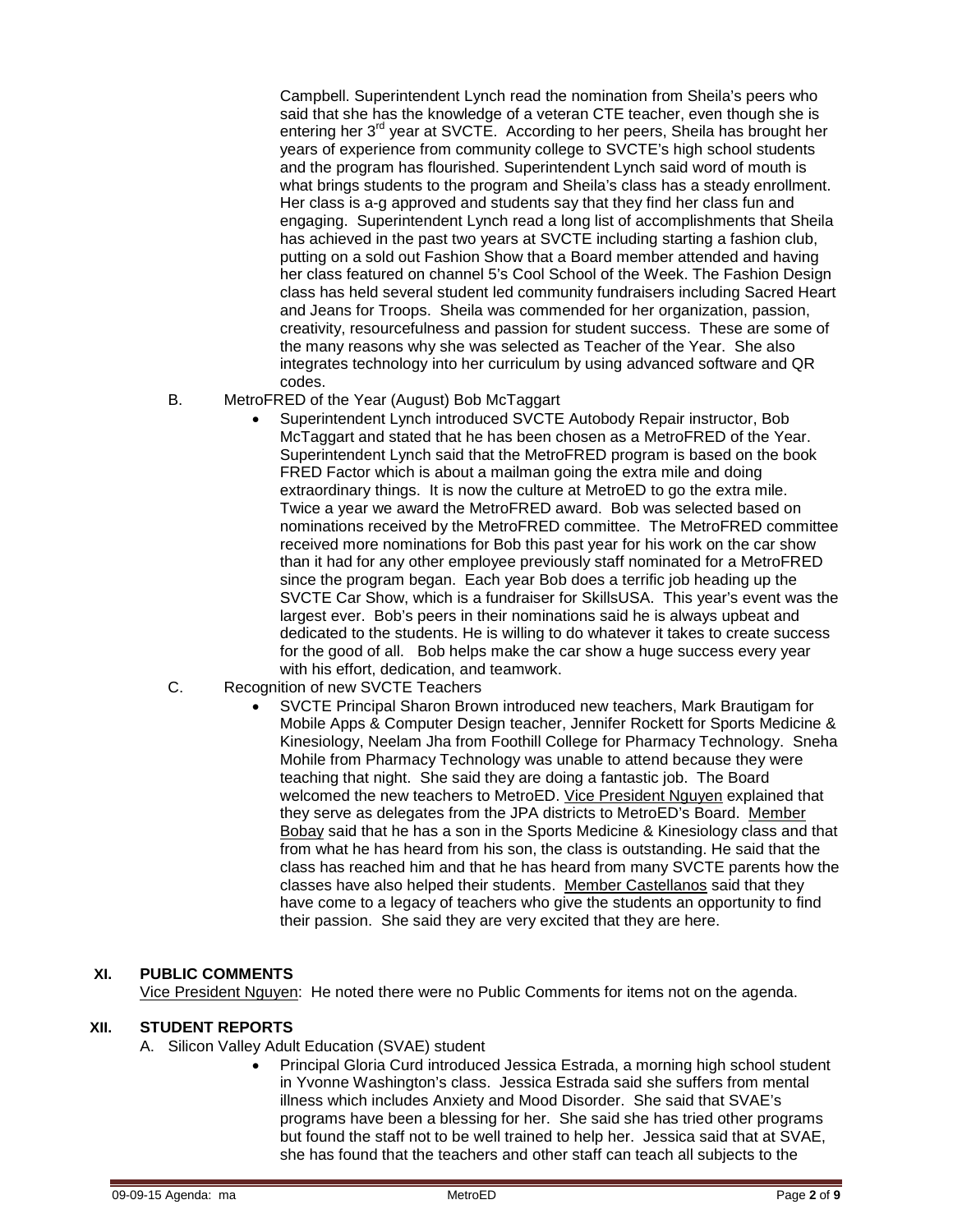entire class or work with a student one on one. She said the staff shows that they care by taking time, addressing concerns, and answering questions. She said the staff is well trained to help those with disabilities. They encourage us. Her experience with Amy Daniels and now Yvonne Washington has been very encouraging. She said her instructor, Yvonne Washington, tells her almost daily that she can do it. The staff and the programs make you want to achieve your goals and make you feel proud of yourself, Jessica said. She said SVAE also provides students with the utensils that they need such as Plato, the GED program, and the HiSET. She thanked MetroED's Board for offering these schools and these programs.

Vice President Nguyen thanked Jessica for sharing her story and her wonderful experience with the teachers and staff.

Member Castellanos acknowledged Jessica's persistence in not giving up on her education. She told Jessica that she was very proud of her.

- B. Silicon Valley Career Technical Education (SVCTE) student
	- SVCTE Principal, Sharon Brown introduced second year Truck Mechanics student Matthew Luis Soul from Branham High School. Matthew said he came to SVCTE as a 16 year old junior not knowing much about SVCTE. He learned and gained so much and found the environment to be very positive and professional that he wanted to come back for a second year. He is now in his second year in Truck Mechanics and is a shop foreman. He helps other students in the class become acclimated with the shop environment. I help them recognize the tools, books. He said that he can also help his fellow students with training that his instructor has gone over but students need more assistance with. He enjoys problem solving and learning with his peers. He is very excited because he said his instructor, Mike Cortese, has set him up in an internship with Central Concrete and he feels this is his foot in the door of the automotive industry. Matthew said he really enjoys his class and would attend for another 2 years if he could just to gain more knowledge of light and heavy duty trucks. Member Canova thanked Matthew for sharing his story and said he is proud of him. He said he can see his confidence and tell that Matthew has found his niche and passion.

Member Castellanos thanked Matthew for his mentorship of his fellow students. She said that not only has he learned but he is helping others to learn too. Member Tseng said that Matthew exhibits true leadership and shows that he really cares about others.

Vice President Nguyen told Matthew that the Board can see how confident he is and that they are sure he will be very successful in his field. He encouraged him to come back to SVCTE in the future, perhaps as a teacher.

# **XI. EXECUTIVE REPORT / ADMINISTRATIVE REPORTS**

### **1. SVAE Principal Gloria Curd**

• No report.

### **2. SVCTE Principal Sharon Brown**

She reported the following:

- On September 4, SVCTE held a professional development session that focused on teachers learning how to use the Teacher Reach program. It is an extension of parent connect. Teachers will be trained on how to send out messages to parents.
- Back-to-school night was held on September 8. More than 400 parents and students attended. The evening was very exciting and energetic. We incorporated technology which we think helped increase the enrollment at the event on a hot evening. Parents were invited by email, text, and phone.
- Upcoming events include the Culinary Arts class preparing for a Foothill professional development tomorrow, a SJUSD is holding a professional development event on Oct 14 catered by the Culinary Arts class, and a counselor district wide event on September 17.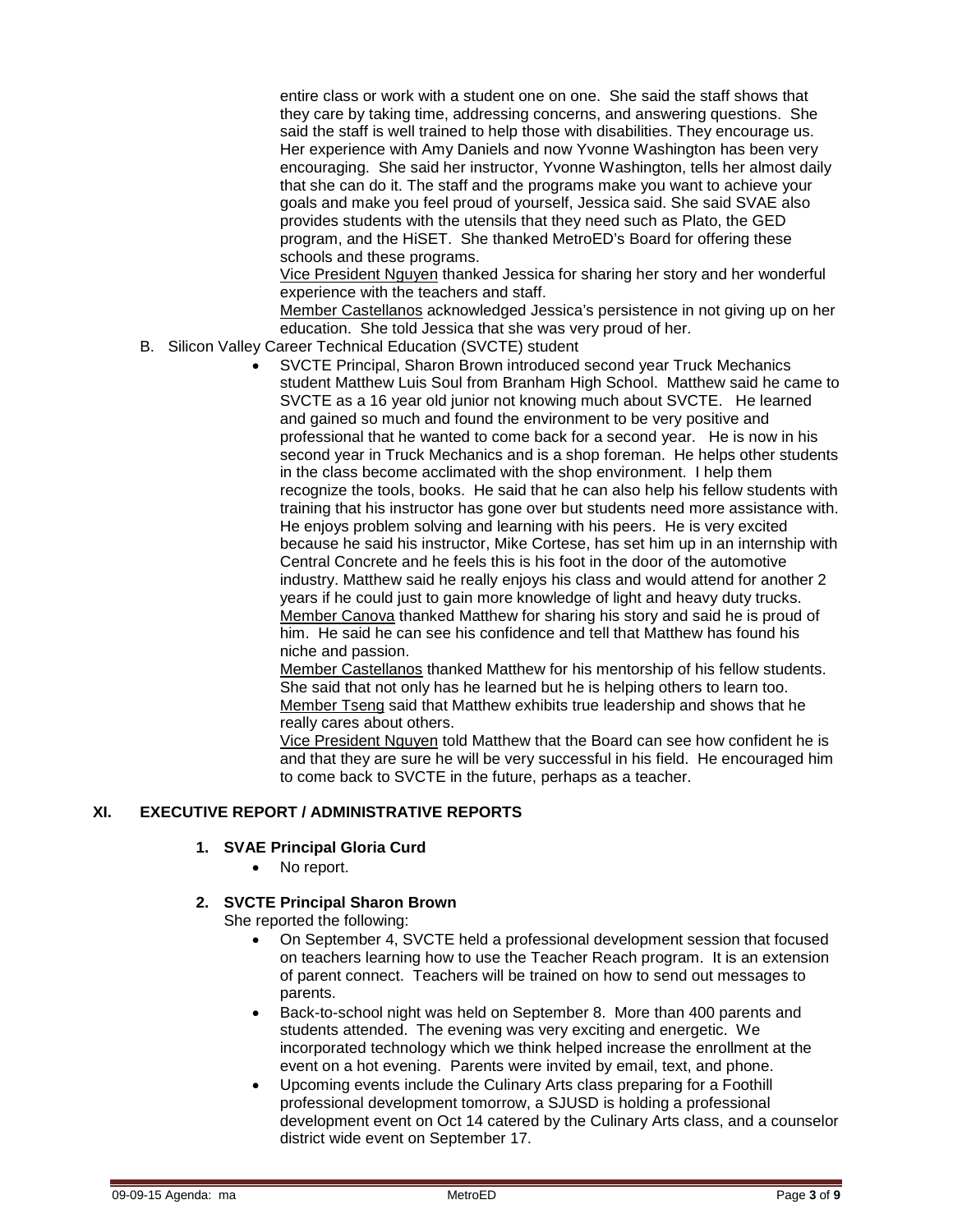# **3. CBO Marie dela Cruz**

She reported the following:

- Gave an update on the staffing in the Fiscal Department. The second interviews for the Fiscal Services Manager position will be held tomorrow. The Sr. Accountant position has been posted twice with the first round receiving no applicants, an administrative assistant is out on medical leave, and one is vacant.
- The last of the furniture to furnish the 3 new classes arrive. The cost to furnish the 3 new classrooms was approximately \$150,000.
- She updated the Board on the summer facilities projects around campus that were completed which included summer cleaning, opening walls in different buildings throughout campus, moving in TeenForce, preventative maintenance, moving classes, and working on the campus PA system.
- We will follow up on the JPA Amendment.
- She gave an update on the CTE Incentive grant which had now moved toward an application grant. The timeline right now is that the application will probably be released at the end of September or in October. We will have one month to apply. The CDE approves the award, most likely in January. The key right now is to start planning and getting ready to submit the application and working with our member districts.
- The CCPT budget was submitted on Tuesday September 8. Have to wait to see if it is approved. If the budget is approved, will see half of our funds, approximately \$3 million.

# **4. MetroED Superintendent Alyssa Lynch**

She reported the following:

- Superintendent Lynch said that her new Sr. Executive Assistant, Michelle Alaimo is doing a fabulous job. She said she works quickly and doing the work of several people.
- She attended the Superintendent's retreat in Santa Cruz last Thursday and Friday with 25 other Superintendents which focused on the 4 C's: Communication, Collaboration, Creativity, and Critical Thinking.
- She attended SVCTE's Back to School night last night and said it was very positive and full of high energy. The new classes had a good showing of parents attending. She said students were very engaged in every class she attended. She thanked Principal Brown for using technology to bring the parents to back to school night.
- The first JPA Executive Council Meeting will be on Monday, September 14 with the Superintendents. Will have four meetings this year and we will have more if needed.

# **XIII. SPECIAL ORDER OF BUSINESS**

Vice President Nguyen reported that there were no items to report under Special Order of Business.

# **XIV. CONSENT/ACTION CALENDAR (ACTION)**

MOTION:It was moved to approve consent items #1 through #9. M/Tseng, S/ Castellanos; Vote: 5 Ayes, Bobay, Canova, Castellanos, Nguyen, Tseng; 0 No; Absent, Dean.

\*1. Minutes from the Regular Board Meeting of August 19, 2015

# **BUSINESS AND FINANCIAL FUNCTIONS**

- \*2. Approve August Warrants Approval List (Marie dela Cruz)
- \*3. Approve Contract with American Fidelity Administrative Services for Worxtime Service (Marie dela Cruz)

# **PERSONNEL FUNCTIONS**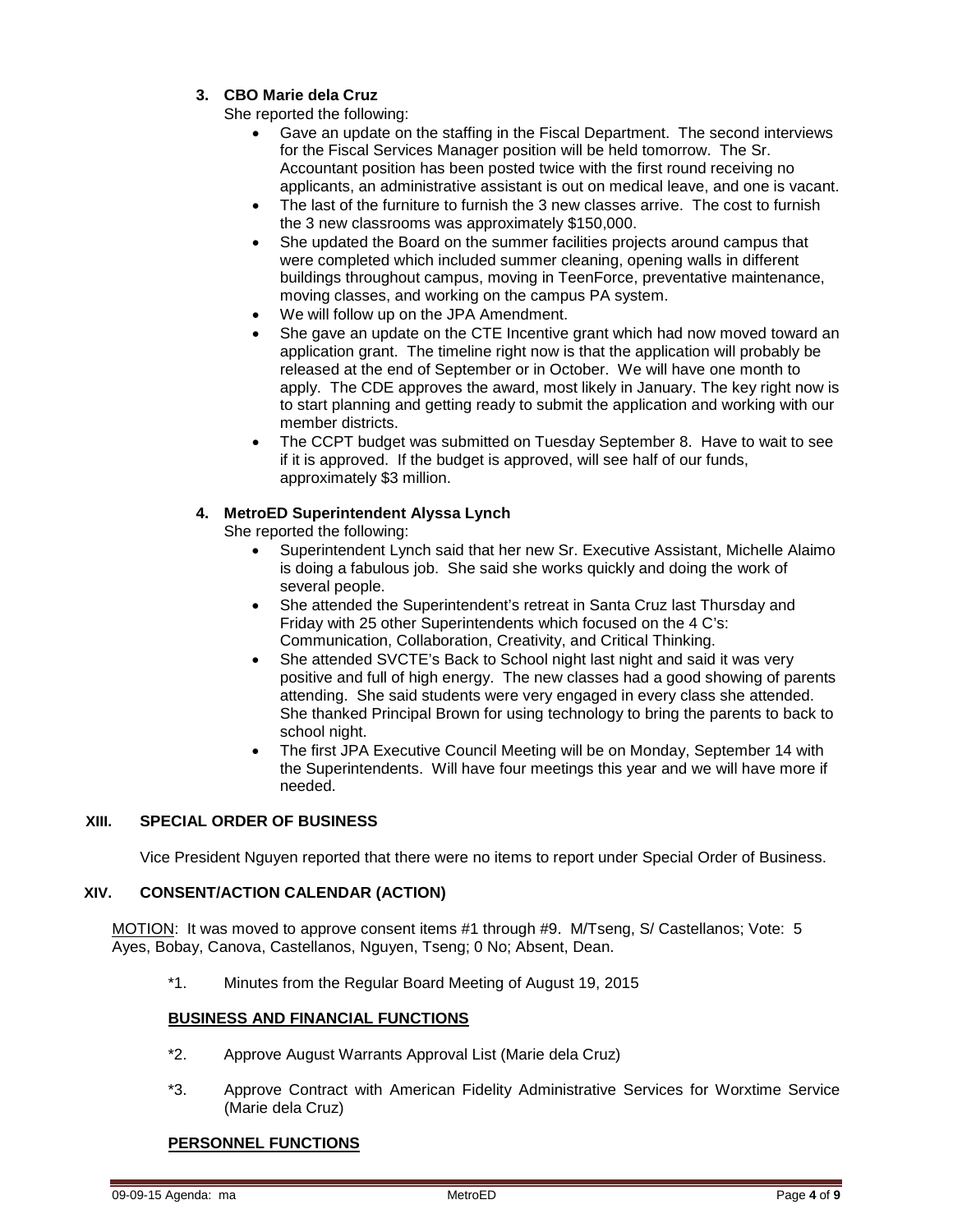- \*4. Approve Revised Job Description: Law Enforcement Teacher (Anne Welsh-Treglia)
- \*5. Certificated Personnel Stipends (Anne Welsh-Treglia)
- \*6. Approve Agreement with Sonoma County Office of Education (Anne Welsh-Treglia)
- \*7. Approve Updated Administrative Organizational Chart for 2015-2016 (Anne Welsh-Treglia)

### **INSTRUCTIONAL AND STUDENT FUNCTIONS**

- \*8. Approve Silicon Valley CTE 2015-2016 Fundraising Activities (Sharon Brown)
- \*9. Approve Williams Uniform Complaint Procedures Report (Jodi Edwards-Wright)

## **X. INFORMATION ITEMS/DISCUSSION ITEMS**

10. MetroED Summer STEAM Academy Video (Alyssa Lynch)

Superintendent Lynch said that there were three of our teachers and five volunteers from Xilinix who taught at the Summer STEAM Academy. She said the goal of the academies was to introduce middle school students to STEAM careers and CTE exploration and hope that they will want to attend SVCTE in the future.

Director of Instruction & Accountability, Jodi Edwards-Wright said that 20 students attended in the winter and 15 in the summer. She said that some students received scholarships.

Member Castellanos asked how the students were selected to attend the camp. Did they all come from one school?

Director Edwards-Wright explained that many came from our JPA member districts or were children of MetroED or Xilinx employees. She said we are looking at what to do on what to do to market to the middle schools.

Member Castellanos asked what part of the camp focused on art.

Director Edwards-Wright said the art part was that anytime that construction was used, they looked at the design or construction of what they were doing such as how the rocket was made.

Member Bobay suggested contacting the middle schools in Milpitas for future academies because there are only two.

Director Edwards-Wright said there were 3 times as many entries as there were students enrolled. The cost of the camp was \$600. She said they are hoping to find some business sponsorships.

Member Canova asked about a payment plan possibility. He said that if parents could pay over 3 months, it might help with registration.

11. Legislative Update (Alyssa Lynch)

Superintendent Lynch said that there has been legislation to not charge fees for adult education classes such as ESL and High School Diploma. At the end of September, there will be some sort of conclusion as to whether adult education can or can't continue to charge fees. SVAE has been charging \$40 for classes which comes to about \$19,000 per year. She said she hopes that we find another funding source if we aren't allowed to continue to charge fees.

SVAE Principal Gloria Curd stated that the classes will be free and we can't charge.

Superintendent Lynch said that MetroED is looking at an increase in funding from AB 104.

SVAE Principal Gloria Curd explained that SVAE is part of the South Bay Consortium for Adult Education with five other adult education centers. The consortium has received \$4.5 million dollars and is discussing how to fairly allocate the dollars. The bill that allowed adult education programs to charge fees sunset June 30, 2015. Currently, SVAE is funded by SJUSD and receives \$1.7 million.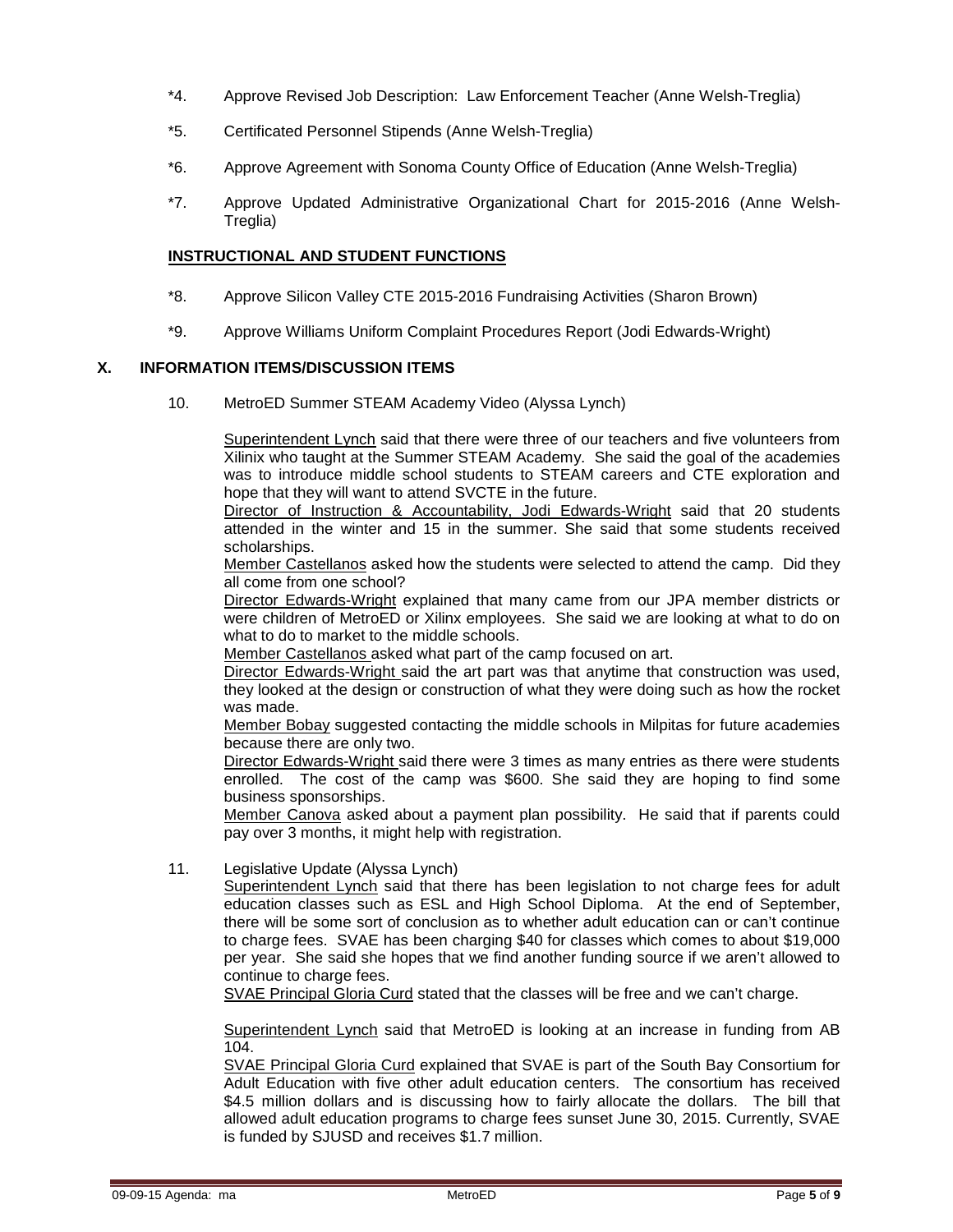Member Castellanos asked if MetroED had approached the Latino caucus about assisting with legislation to help with this issue. She said that the Latino Caucus has been very effective in getting the support needed for legislation. She said that adult education classes are needed classes that fill up fast and generally have long waiting lists.

Principal Curd said there are several groups working to try to extend the legislation so that adult education programs may continue to charge fees. They hope to have an answer by the end of the month.

Member Castellanos said the California Immigrants Policy Center because they have a statewide agenda on immigrant issues. It would be important to connect with them. She said that the consortium and MetroED should be in touch with the Latino Caucus about this issue.

Principal Curd said she will mention the organizations that Castellanos suggested at their consortium meeting on Friday. She said she will provide an update at the next Board meeting.

- 12. Strategic Plan Progress Report (Alyssa Lynch) Superintendent Lynch said staff has been updating the five focus areas highlighted in the Strategic Plan as a high priority. Highlighted areas are considered a high priority. It is a 3-year plan and MetroED is making great progress toward meetings the goals set in the
- 13. First Reading: Board Policies (Alyssa Lynch)

Strategic Plan.

Superintendent Lynch reported that MetroED receives Board Policy and Administrative Regulation updates five times a year from Gamut (California School Boards Association). Board Policies come to the Board for a first reading and then a second reading for approval while administrative regulations and exhibits are approved by Cabinet and brought to the Board as information. Cabinet reviews them and suggests changes and makes sure they are consistent with our policies. Changes were made to the AR's and the volunteer packet. The policies are the same that the Board members will see in their districts if their district belongs to Gamut.

Vice President Nguyen said that if they have any changes or questions about the policies, they will inform Superintendent Lynch by the next Board meeting.

14. MetroED 2015-16 Local Control Accountability Plan (LCAP) Draft (Jodi Edwards-Wright) Director of Instruction & Accountability, Jodi Edwards-Wright presented a PowerPoint presentation, reviewed the LCAP Executive Summary and gave an overview of MetroED's 2015-16 Local Control Accountability (LCAP) plan. She said that the LCAP draft has been available for review by the public on MetroED's website. MetroED's LCAP is aligned to the eight state priorities and goals set both in the Strategic Plan and to the WASC action plan. She said she worked closely with CBO Marie dela Cruz build the budget within the LCAP. Director Edwards-Wright reviewed each of the state priorities with the Board and that the LCAP is a 3-year plan. She said that this year, the goal is to have more student and parent involvement in our programs and this will be done through outreach events. We do a needs analysis assessment and outreach to our parents and ask for their input on our goals and progress. This will be done by sending out the Climate survey on more than one occasion and host succession engagement meetings. The LCAP will be sent to the Santa Clara County Office of Education for review and will be brought back to the October Board meeting for adoption by the Board.

Member Castellanos stated that parent and student engagement in the development of the LCAP is a key element. She said that in SJUSD, they work on the plan for seven months and also offer it in Spanish. It is a process we develop together.

Director Edwards-Wright said that it is important to include the parents input in the LCAP. Member Castellanos said it is exciting to engage students and parents at that level.

### **XI. ACTION ITEMS AND REPORTS**

# **BOARD AND ADMINISTRATIVE FUNCTIONS**

None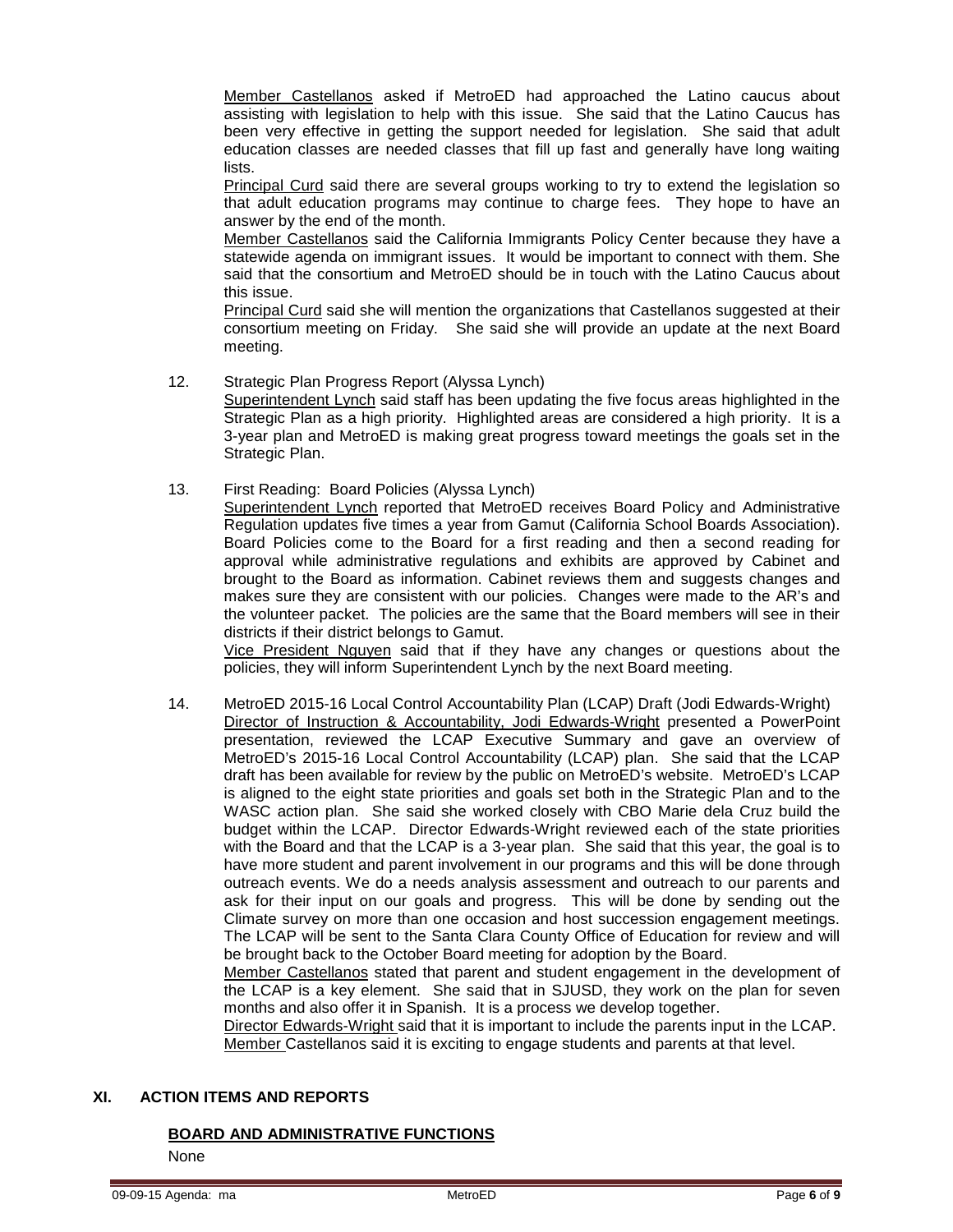### **BUSINESS AND FINANCIAL FUNCTIONS**

#### 15. Approve 2014-15 Unaudited Actual Financial Reports (Marie dela Cruz)

CBO Marie dela Cruz presented a PowerPoint presentation on the 2014-15 MetroED Unaudited Actuals. She said that the auditors will be here during the week of September 22 to review the Unaudited Actuals. CBO dela Cruz reviewed the information in the report which included that the General Fund has a surplus of \$596,000 and the adult education fund has a deficit of \$233,000. She reviewed how the programs are funded. She stated that MetroED does not receive Cost Of Living Adjustments (COLA) like our member districts do and that we really need to address this as the cost of living and business goes up. She said we need to figure out how to receive that same level of support for our staff and services. She added that we also need to look at the 2.6% dedicated CTE funding factor that all districts get but we don't. For SVCTE, she said that 56% of their budget is spent on salaries & benefits and at SVAE, 87% is spent on salaries & benefits. Combined, that is a total of 63% of the budget on salaries and benefits. She said that the changes in the revenues and expenditures can be seen throughout the years. 08-09 is the first year we were no longer ADA funded. That is when Tier 3 flexibility started. In the General Fund, the revenues and expenses have remained steady for the past 4 years due to the maintenance of effort. She said that adult education has seen a 70% decrease in funding since 2008/09. Even with budget cuts, Adult Ed is still deficit spending. CBO dela Cruz explained what each of our funds mean and what they are used for. She said MetroED started with a \$4.4 million beginning balance and had an ending fund balance of \$5 million. She said the revenues remain flat and a COLA would help with that. The reserve in adult education are diminishing due to deficit spending. We need ongoing reductions and are trying to be optimistic that we will receive some future funding from AB 104. Still no permanent funding for ROP and CTE programs in the future. She thanked the Fiscal Services staff for their hard work throughout the year.

Member Canova thanked CBO dela Cruz for her excellent and comprehensive report.

Member Bobay asked if MetroED is looking at SJUSD to reinstate the adult education programs that were cut. Or do we need more student participation.

CBO dela Cruz replied that the issue is not with student because our classes have waiting lists. Once our budget was cut by SJUSD was cut we can't get those programs back. She hopes that funds from AB 104 will help with the deficit.

Member Bobay asked who belongs to the consortium.

CBO dela Cruz said there are five adult education programs, 4 community colleges districts. The meetings are 3 to 4 hours long and often weekly.

Member Bobay asked are they providing any suggestions on what we can do to reinstate programs that were cut.

Member Bobay asked what the timeframe was in finding out when and how much money we will receive from AB 104.

SVAE Principal Gloria Curd said that recently the SJUSD Superintendent told her that they don't offer adult education and she invited the Board to tell them that we do have adult education program. She said that AB 104 is called an Adult Education Block Grant which means it is a 3-year grant. She said that recent increases in benefits will eat up the money we receive from AB 104. Not opening new classes because want to make sure have the money. Doesn't look very good for adult education.

Member Bobay said he thought funding would be restored to districts due to LCFF.

Member Castellanos said that the previous decision to cut the SVAE adult education budget was made at the height of the recession when they were making the choice whether to educate the children or the parents. From her understanding, last year was the first time SJUSD reached the 2007 budget level. She said she agrees there needs to be the engagement and discussion about funding but it takes the support of at least two more members of the SJUSD Board to make that decision to pass through more LCFF money to MetroED. She said in the LCFF discussion she has brought up several times that they can fund adult education next. She added that it is a campaign worth doing because adult education is important.

Principal Curd said that educated parents make educated students and she thanked Member Castellanos for being an advocate for MetroED.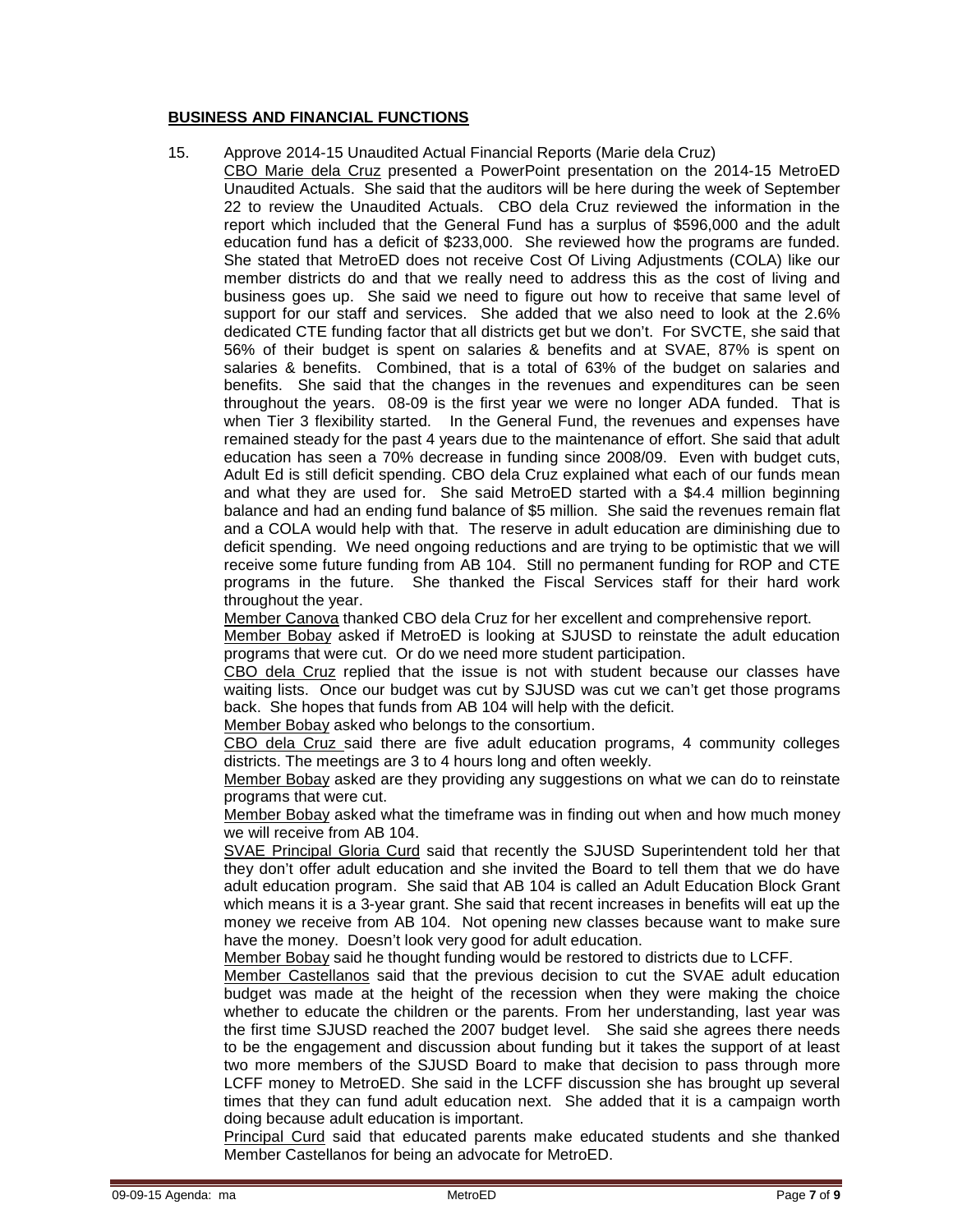Member Castellanos said that three votes are needed at SJUSD to increase funding to SVAE. In order to do that, an education campaign is needed and she will advocate.

Member Tseng thanked CBO Marie dela Cruz for her excellent report and said that the financial summary really gave her the big picture.

Member Castellanos said that the report was spectacular and very complete.

Vice President Nguyen said that it was a great presentation and he appreciated all of the information. We are hoping for additional funding. Hoping for the best and planning for the worst. We have deficit spending and need to figure out a way to balance the budget. He said he hopes eventually presentations or proposed administration on how we can prepare for the worst so we don't have to keep worrying about deficit spending.

Member Canova said what stood out most to him about the presentation was the part regarding the lack of a COLA for MetroED. He said that maybe if we can get our member districts to get support a COLA, then MetroED can stop the steep decline and get some stability.

CBO dela Cruz said they are focused to go to each of the member district Board meetings and they will focus on all of the funding areas.

Superintendent Lynch said she will write up the talking points for the Board tomorrow and email them out to the Board members.

**MOTION**: It was moved to approve the 2014-15 Unaudited Actuals Financial Reports. M/Tseng, S/Castellanos; Vote: 5 Ayes, Bobay, Canova, Castellanos, Nguyen, and Tseng; 0 No; Absent, Dean.

16. Approve Out of State Travel (Marie dela Cruz)

Superintendent Lynch reported that the request for out of state travel is for Superintendent Lynch and Jodi Edwards-Wright, Director of Instruction & Accountability to travel to the National ACTE conference in November in New Orleans. Jodi Edwards-Wright wrote the Business Leader of the Year nomination for Patty Nation from Xilinx and she was selected. Jodi is going in support of writing the application. Alyssa would be going as the leader of MetroED. It is also the National ACTE conference.

Member Tseng said that it is important for us to represent the history and programs of MetroED and is glad we will have a good presence at the conference.

**MOTION**: It was moved to approve the Out of State Travel Request. M/Tseng, S/Castellanos; Vote: 5 Ayes, Bobay, Canova, Castellanos, Nguyen, and Tseng; 0 No; Absent, Dean.

### **PERSONNEL FUNCTIONS**

17. Approve Personnel Assignment Orders #2016-03 (Anne Welsh-Treglia)

Vice President Nguyen said the Personnel Assignment Orders were discussed in closed session.

**MOTION**: It was moved to approve the Personnel Assignment Orders #2016-03. M/Tseng, S/Bobay; Vote: 5 Ayes, Bobay, Canova, Castellanos, Nguyen, and Tseng; 0 No; Absent, Dean.

18. Approve Resolution #01-09-09-15, Resolution for Reduction or Elimination of Classified Workforce (Anne Welsh-Treglia)

**MOTION**: It was moved to approve the Personnel Assignment Orders #2016-03. M/Tseng, S/Bobay; Vote: 5 Ayes, Bobay, Canova, Castellanos, Nguyen, and Tseng; 0 No; Absent, Dean.